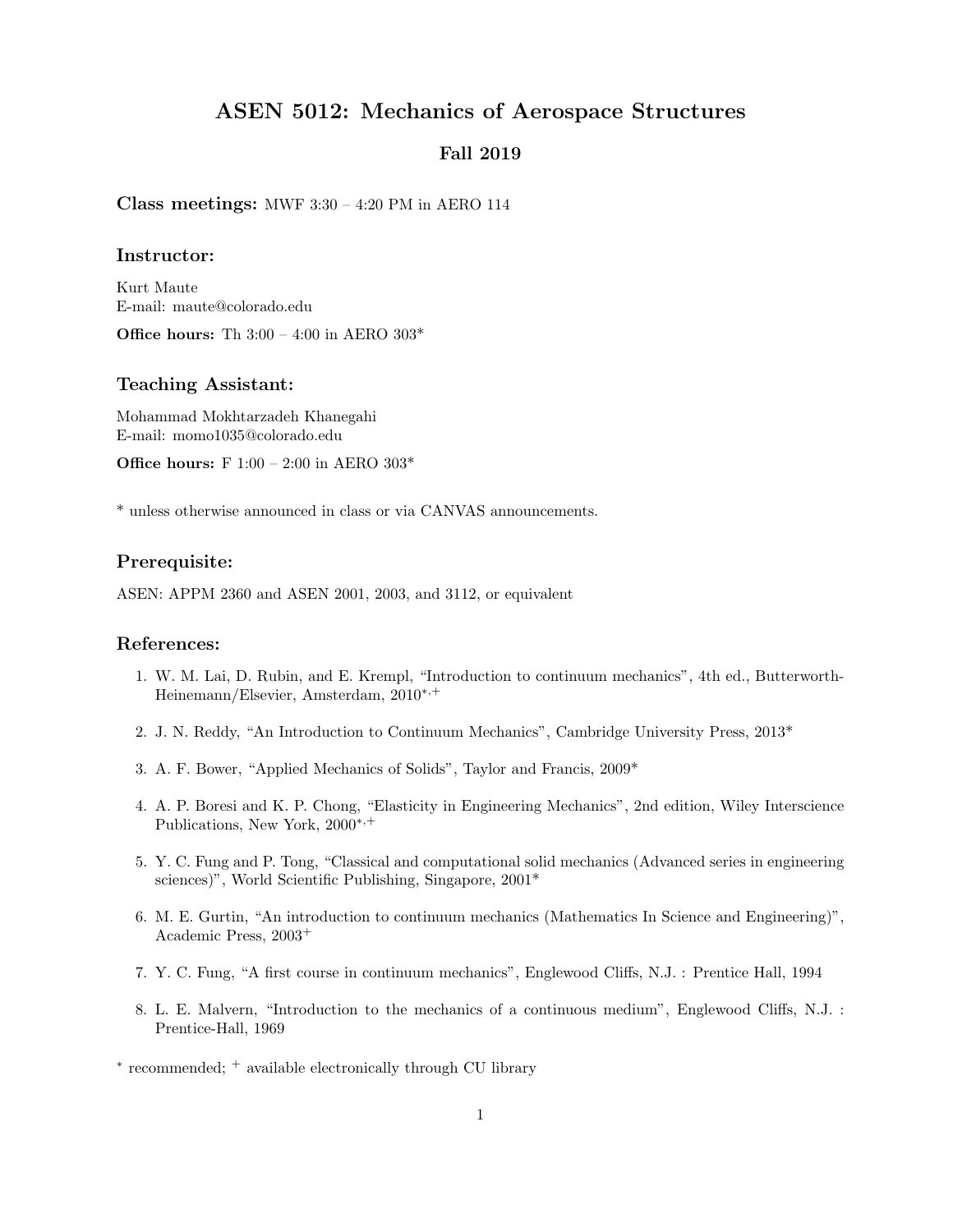## Grading:

Homework (20%)∗∗, two mid-term exams (20%+20%), and an in-class final exam (40%). The homework assignment with the lowest score will be dropped. If the score of any of the two midterm exams is lower than the score of the final exam, the midterm is dropped, and the weighting of the final is increased from 40% to 60% (or 80% if both midterms score lower than the final).

No make-up homework assignments and make-up exams will be offered. If a student does not turn in a homework assignment (in time) or does not take an exam, a zero score will be assigned. Please, see policy on grading homework assignments and exams. A make-up final will be offered if the student provides a valid justification for missing the final.

∗∗ Groups of up to three students can work together on homework assignments. Homework will be graded partially for completeness and partially for correctness, i.e. only a randomly chosen subset of questions will be graded for technical correctness and presentation; solutions for all homework problems will be posted.

## Notes:

- All communication outside the class room will be done via the course Canvas website and email. It is the student's responsibility to check regularly for updates to the Canvas website. It is strongly recommended to activate the option in Canvas to receive automatic notifications whenever the course website is updated.
- Class participation and discussions are highly recommended.
- All homework needs to be turned in prior to class the day the homework is due (usually Fridays). Only one solution per homework group needs to be turned in.
- No late homework will be accepted.
- Work independently through your homework and discuss it with the members of your homework group and instructor if you have questions.

## Exam dates:

- Mid-term Exam 1: Friday, October 4, 2019
- Mid-term Exam 2: Friday, November 15, 2019
- Final Exam (comprehensive): Wednesday, December 18, 7:30 PM 10:00 PM.

### Course content:

- 1. Scalar, Vector, and Tensor Algebra
	- (a) Concept of scalars, vectors, and tensors
	- (b) Some basic operations of scalars, vectors, and tensors
- 2. Stress and Strain Tensors
	- (a) Traction and stress tensor
	- (b) Equation of static equilibrium
	- (c) Linear and nonlinear kinematics, finite deformation, strain tensor
	- (d) Compatibility of strain fields
	- (e) Plane stress and plane strain
	- (f) Transformation of stress and strain tensor
	- (g) Stress invariants and stress deviations
- 3. Constitutive Equations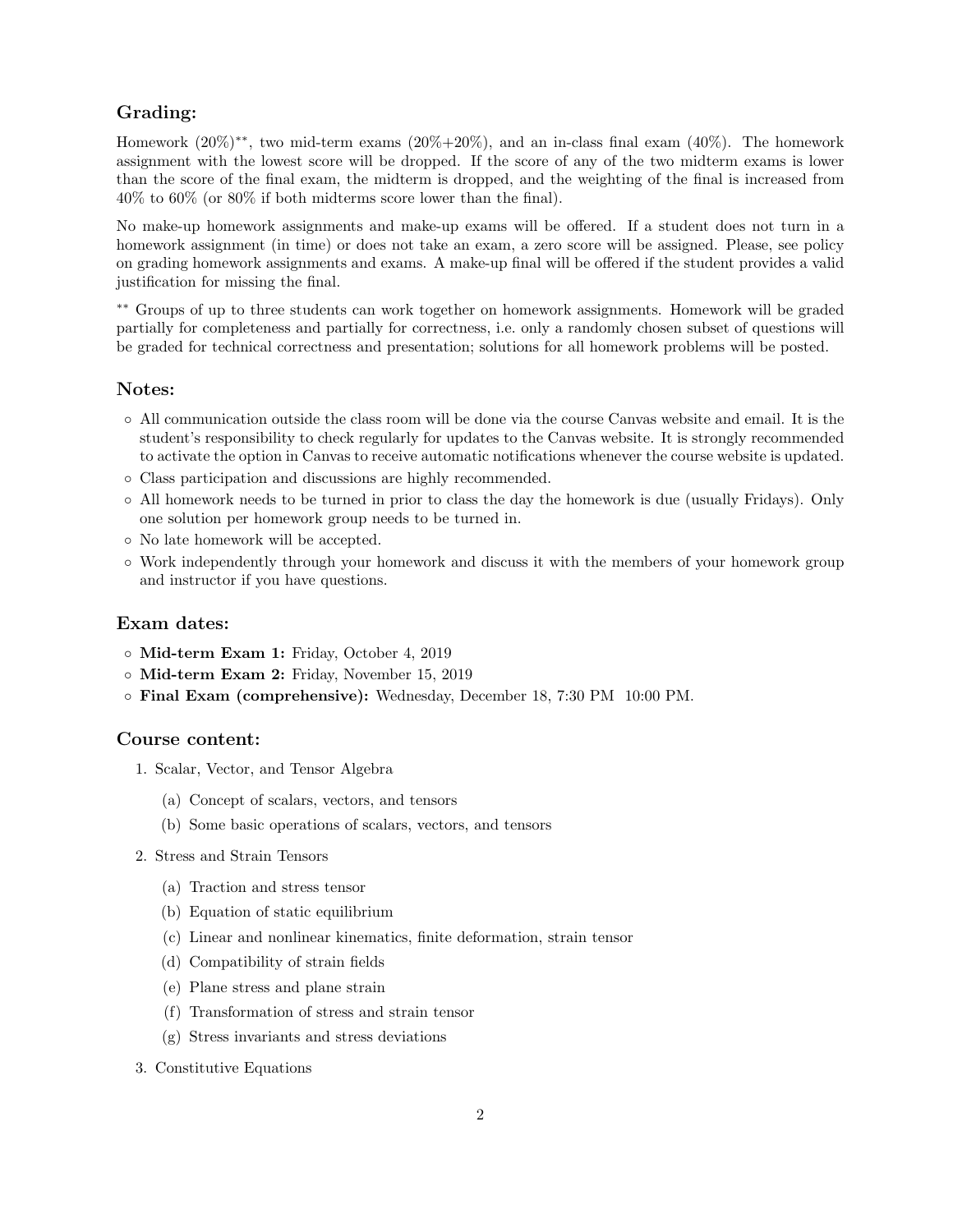- (a) Classification of materials
- (b) General Hooke's law
- (c) Concept of hyperelasticity
- 4. Conservation Laws
	- (a) Material derivatives
	- (b) Equations of continuity
	- (c) Equations of motion
- 5. Linear Elasticity
	- (a) Governing equations and uniqueness of boundary value problems
	- (b) Plane stress and plane strain models
	- (c) Saint Venant's theory of torsion
	- (d) Airy stress function in Cartesian coordinates
- 6. Energy Theorems and Variational Methods
	- (a) Principle of virtual displacement, strain energy, complementary energy, potential energy
	- (b) Variational method
- 7. Nonlinear Elasticity
	- (a) Finite deformation
	- (b) Principle of virtual work applied to geometrically nonlinear problems
	- (c) Elastic buckling
- 8. Advanced Topics <sup>\*\*\*</sup>
	- (a) Elasto-Plasticity and models for material failure
	- (b) Thermo- and viscoelasticity
	- (c) Method of Lagrange multipliers

∗∗∗ covered only if time permits

### University policies:

Policy Regarding Disabilities - If you qualify for accommodations because of a disability, please submit your accommodation letter from Disability Services to your faculty member in a timely manner so that your needs can be addressed. Disability Services determines accommodations based on documented disabilities in the academic environment. Information on requesting accommodations is located on the Disability Services website. Contact Disability Services at 303-492-8671 or dsinfo@colorado.edu for further assistance. If you have a temporary medical condition or injury, see Temporary Medical Conditions under the Students tab on the Disability Services website.

Policy Regarding Classroom Behavior - Students and faculty each have responsibility for maintaining an appropriate learning environment. Those who fail to adhere to such behavioral standards may be subject to discipline. Professional courtesy and sensitivity are especially important with respect to individuals and topics dealing with race, color, national origin, sex, pregnancy, age, disability, creed, religion, sexual orientation, gender identity, gender expression, veteran status, political affiliation or political philosophy. Class rosters are provided to the instructor with the student's legal name. I will gladly honor your request to address you by an alternate name or gender pronoun. Please advise me of this preference early in the